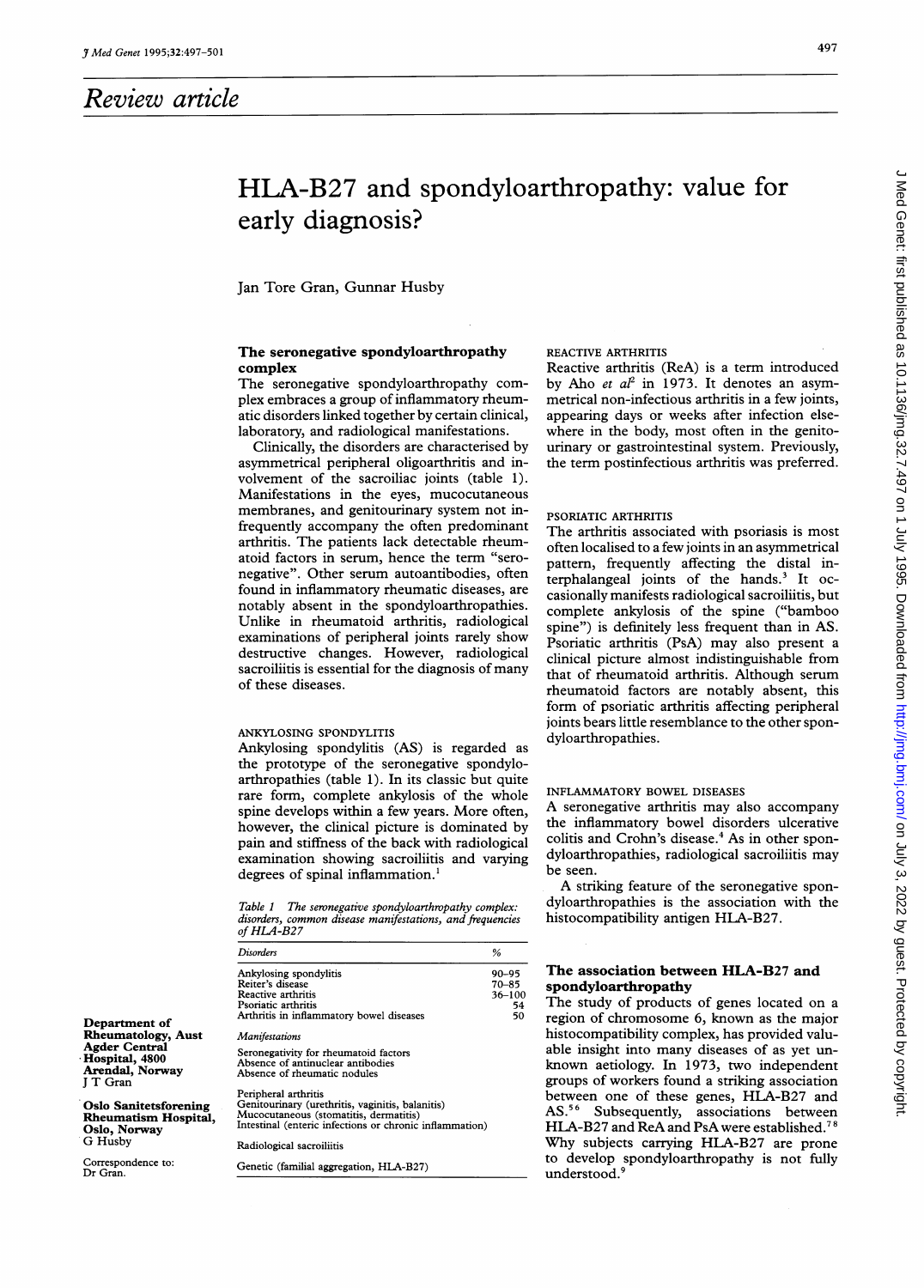$\sim 10^{-1}$ 

#### Table 2 Diagnostic criteria and tentative disease definitions for various seronegative spondyloarthropathies

New York criteria for ankylosing spondylitis

- (1) Limitation of motion of the lumbar spine in all three
- planes (anterior flexion, lateral flexion, and extension).<br>(2) History or the presence of pain at the dorsolumbar junction or in the lumbar spine.
- (3) Limitation of chest expansion to 2-5 cm or less, measured at the level of the fourth intercostal space.

The diagnosis of ankylosing spondylitis requires the presence of grade 3-4 bilateral sacroiliitis with at least one clinical criterion, or grade 3-4 unilateral or grade 2 bilateral with criterion <sup>1</sup> or with both clinical criteria 2 and 3.

Reactive arthritis<br>A seronegative arthritis occurring shortly after infection in the genitourinary or gastrointestinal canal.

Reiter's syndrome

One or more episodes of urethritis or conjunctivitis in connection with seronegative arthritis.

#### Psoriatic spondylitis

Pain/stiffness of the spine with radiological examination showing sacroiliitis/spondylitis in a patient with psoriasis.

Spondylitis in inflammatory bowel disease

Pain/stiffness of the spine with radiological examination showing sacroiliitis/spondylitis in a patient with either Crohn's disease or ulcerative colitis.

#### HLA-B27 IN SPONDYLOARTHROPATHIES

Approximately 95% of white patients with AS are HLA-B27 positive<sup>10</sup> (table 1). The prevalence of HLA-B27 among patients with ReA appears somewhat less, about  $70-85\%$ <sup>7</sup> (table 1). In PsA, there is a clear association between HLA-B27 and the group of patients exhibiting radiological sacroiliitis, $s$  whereas the frequency of this tissue antigen among cases with symmetrical polyarthritis resembling rheumatoid arthritis equals that in the general population.<sup>8</sup> In the inflammatory bowel disorders, HLA-B27 does not confer an increased risk of contracting peripheral arthritis,<sup>4</sup> but a moderate association between HLA-B27 and spondylitic disease is present.<sup>4</sup>

## HLA-B27 IN VARIOUS POPULATIONS

The distribution of HLA-B27 among various ethnic groups appears strikingly uneven.'' Among certain North American Indians, Lapps, and inhabitants of northern Scandinavia the frequency of HLA-B27 ranges from 26 to 50%.<sup>11</sup> Most European populations show B27 prevalences between 7 and 10%." In blacks, HLA-B27 is virtually absent.<sup>11</sup>

# Diagnostic value of HLA-B27 in spondyloarthropathy

# DEFINITE DIAGNOSES

The diagnostic criteria and tentative definitions of various seronegative spondyloarthropathies are given in table 2. Clearly, none of the diseases under consideration requires <sup>a</sup> positive HLA-B27 test for a definite diagnosis. All diagnoses are based on the appearance of certain clinical signs and symptoms, and for AS the demonstration of radiological sacroiliitis is mandatory for diagnosis. $^{12}$ 

#### SENSITIVITY AND SPECIFICITY

The diagnostic value of the HLA-B27 test for AS in a randomly selected person can be

obtained by expressing the test sensitivity. Sensitivity is defined as the proportion of patients with positive test results, and is between 90 and 95% in AS. The specificity of the test gives the proportion of healthy subjects with negative test results (HLA-B27 negative). With a prevalence of AS of  $0.1\%$ , a population frequency of HLA-B27 of 10%, and a sensitivity of 95%, the specificity of the HLA-B27 test in AS is  $90.1\%$ . If the prevalence of AS amounts to  $1\%$ , the specificity is  $90.8\%$ .

PREDICTIVE VALUE OF A POSITIVE HLA-B27 TEST The predictive value indicates the proportion of HLA-B27 positive AS patients among persons with HLA-B27. Populations who have a prevalence of HLA-B27 of 10%, disease prevalences of  $0.1\%$  and  $1\%$ , would give predictive values of 0 95% and 9 5%, respectively. These figures correspond well to the findings in epidemiological surveys, in which it has been calculated that between <sup>1</sup> and 6% of persons with HLA-B27 suffer from AS.'0

PREDICTIVE VALUE OF A NEGATIVE HLA-B27 TEST This figure gives the proportion of persons without HLA-B27 who are healthy. It can be calculated that the probability of not having AS for <sup>a</sup> HLA-B27 negative person is about 99.9%.

#### INTERPRETATIONS OF THE STATISTICAL CALCULATIONS

From the above mentioned statistical considerations, it can be concluded that although the HLA-B27 test exhibits both high sensitivity and specificity, the test cannot be used to diagnose AS in randomly selected persons. The predictive value of a positive test which is between  $0.95$  and  $9.5\%$  indicates that the overwhelming majority of HLA-B27 positive persons do not suffer from AS. Thus, HLA-B<sub>27</sub> appears not to be useful as a screening test for AS among randomly selected persons.

However, the predictive value of a negative test result for the absence of AS reaches exceptionally high values. Consequently, the chance of having AS for <sup>a</sup> person without HLA-B27 is extremely low. The HLA-B27 test may therefore possess some value in clinical practice when dealing with randomly selected persons. <sup>A</sup> negative test result should be interpreted as an exclusion criterion for the diagnosis of AS. However, this is unrealistic as there is no reason to test for HLA-B27 in randomly selected persons. The HLA-B27 test should always be performed after clinical suspicion of seronegative spondyloarthropathy has been evoked. Thus, the discussion of the potential use of this test is reserved for cases presenting with symptoms and signs suggestive of seronegative spondyloarthropathy.

# PRETEST LIKELIHOOD

In epidemiological surveys it has been found that the prevalence of AS among HLA-B27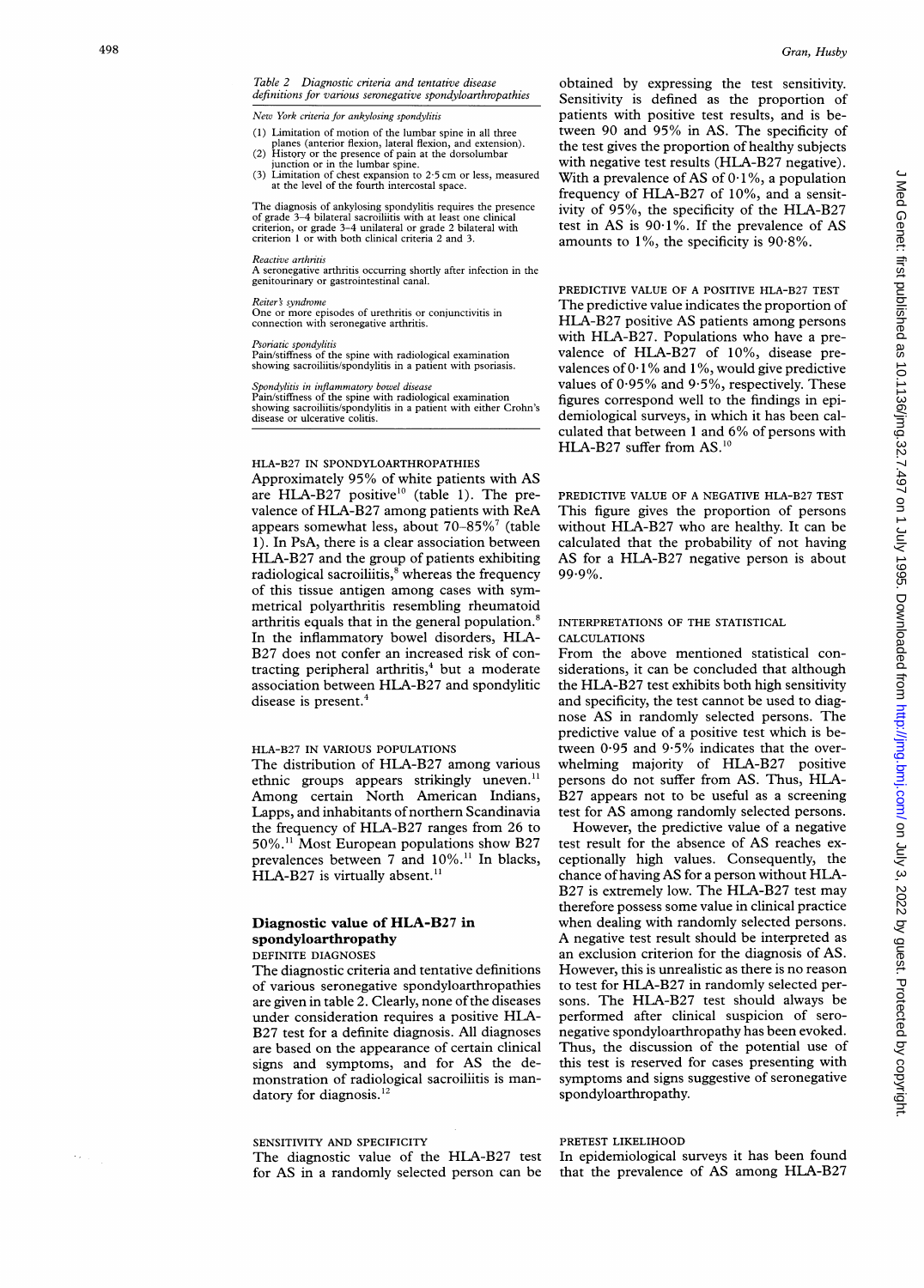positive persons with back pain or stiffness is as high as  $22.5\%$ .<sup>10</sup> This figure clearly contrasts the estimate of <sup>a</sup> <sup>1</sup> to 6% prevalence of AS among a random sample of B27 positive people. Thus, selecting people with back pain and stiffness for B27 testing increases the likelihood of finding AS.

However, more than 75% of cases with back pain and stiffness suffer from diseases other than AS. Thus, the pretest likelihood must be increased further to meet the cost-benefit demands. It has been calculated<sup>13</sup> that for a positive HLA-B27 test to provide an acceptable 95% chance that the diagnosis is correct, the physician must be more than 50% certain of the diagnosis before the test is performed. Unfortunately, the many attempts at constructing useful clinical diagnostic criteria for AS independent of radiological examination have all been unsuccessful.<sup>1415</sup> At present it seems difficult to diagnose AS clinically with <sup>a</sup> 50% chance of correct diagnosis. Consequently, HLA-B27 does not appear helpful in differentiating spondyloarthropathies meeting traditional definitions from other causes of back complaints.

# THE CONCEPT OF UNDIFFERENTIATED SPONDYLOARTHROPATHY AND SPONDYLITIC DISEASE

It has been suggested recently that the traditional clinical view on diagnosing seronegative spondyloarthropathies should be broadened.'6 Some workers have suggested that AS may manifest with clinical symptoms of inflammatory back pain but without the radiological features of classical AS.'6 In family studies this clinical picture appears significantly associated with HLA-B27. It has been found that between 13 and 18% of B27 positive first degree relatives of B27 positive cases express clinical symptoms of inflammatory spinal disease without concomitant radiological signs of the disease. The clinical picture has been entitled "spondylitic disease".'6

A new set of classification criteria for spondyloarthropathies has also been suggested'7 (table 3). According to these criteria, a diagnosis of undifferentiated spondyloarthropathy is preferred in patients who complain of inflammatory spinal pain or synovitis and in addition have psoriasis, inflammatory bowel disease, positive familial history, or enthesopathy.<sup>17</sup>

If the concept of AS is broadened to include such clinical pictures, the value of HLA-B27 testing, especially in first degree relatives of AS

| Table 3 European Spondylarthropathy Study Group |
|-------------------------------------------------|
| (ESSG) preliminary classification criteria for  |
| spondyloarthropathies                           |

| Inflammatory spinal pain or synovitis<br>Asymmetrical                                                                                    |  |
|------------------------------------------------------------------------------------------------------------------------------------------|--|
| Predominantly in the lower limb                                                                                                          |  |
| And one of the following<br>Positive family history<br>Psoriasis<br>Inflammatory bowel disease<br>Alternate buttock pain<br>Enthesopathy |  |

probands, should be re-evaluated. Until the aetiology of AS has been described, these suggestions cannot be proven nor refuted.

However, the eventual clinical usefulness of expanding the diagnostic net of spondyloarthropathies may be disputed. Evidently, no effective prophylaxis is available for either the classical spondyloarthropathies or for the "new" group of spondylitics. Thus, adding a new group of patients to the already existing cases of AS does not help to solve the primary task of medicine, to prevent disease development.

Moreover, we do not know the effect of therapy on these new syndromes. To diagnose "spondylitic disease" for the benefit of early therapy, whether physical therapy or administration of drugs, does not seem justified. Furthermore, whether or not undifferentiated spondyloarthropathy in due time will lead to restricted mobility of the spine and chest as seen in AS is not yet known, so the purpose of physical therapy directed at increasing spinal mobility appears limited.

Finally, another important problem is adequate patient information. At present, the possible risk of developing disease complications, such as cardiac conduction disturbances, dislocations of the upper cervical spine, and renal amyloidosis has not been studied properly. Thus, defining a new group of spondylitics creates the problem of offering adequate patient information regarding disease outcome. However, the concept of a wider spectrum of HLA-B27 associated spondyloarthropathy is intriguing and the cases under consideration should be subjected to research based follow up and further clinical and laboratory analyses.

It should also be stressed that the new criteria<sup>17</sup> were primarily meant to serve as classification criteria and not as a diagnostic aid in everyday clinical practice. Unfortunately, classification criteria are often confused with diagnostic criteria and the confusion is not infrequently enhanced by the general accessibility of the HLA-B27 test. Therefore, it seems necessary to review the individual clinical syndromes of the seronegative spondyloarthropathy complex and their associations with HLA-B27.

#### VALUE OF THE B27 TEST IN PATIENTS WITH ASYMMETRICAL PERIPHERAL OLIGOARTHRITIS

The presence of asymmetrical peripheral arthritis in <sup>a</sup> few joints may raise the suspicion of either psoriatic arthritis (PsA) or reactive arthritis (ReA).

In young and middle aged patients with an acute onset of oligoarthritis in the absence of psoriasis, ReA is <sup>a</sup> likely diagnosis. A definite diagnosis is based on the findings of serological or microbiological evidence of genitourinary or gastrointestinal infection antedating the arthritis. As the prevalence of HLA-B27 among cases with ReA is lower than in AS, the predictive value of both a positive and a negative test is less when compared to AS. Although the presence of HLA-B27 may increase the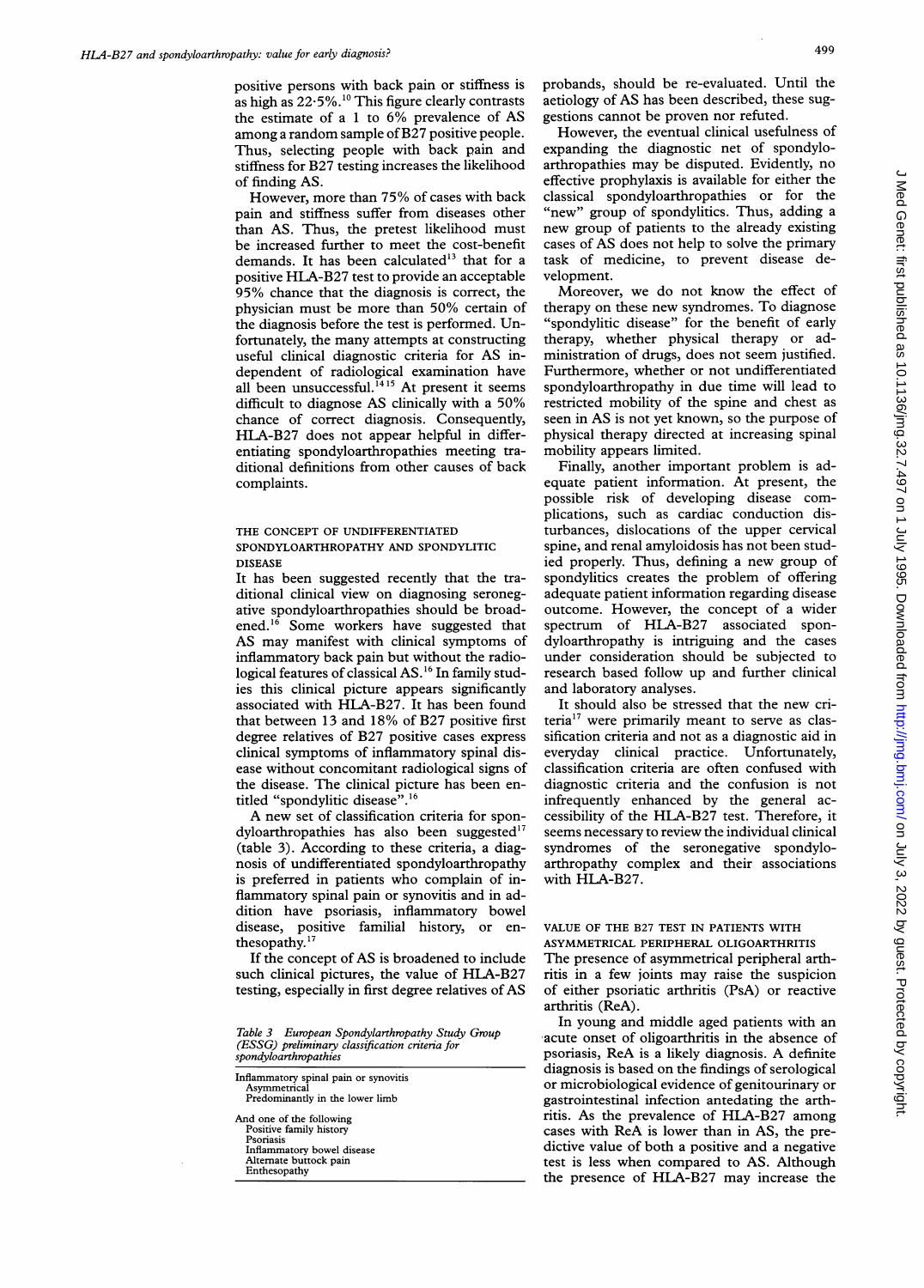suspicion of ReA, it remains unhelpful as an aid to diagnosis.

In PsA, the association between spondylitis and HLA-B27 is less pronounced than that of AS and ReA.<sup>8</sup> At most, the frequency of HLA-B27 in psoriatic spondylitis is about 50%.<sup>8</sup> Consequently, the predictive diagnostic value of the HLA-B27 test in psoriatic spondylitis does not meet the demands of clinical medicine.

# THE VALUE OF HLA-B27 IN JUVENILE CHRONIC **ARTHRITIS**

In contrast to adult AS, juvenile AS less frequently causes symptoms of axial skeleton disease at onset.<sup>18</sup> Perhaps as few as 24% of children complain of pain and stiffness of the lumbar spine.'8 Instead, manifestations from the peripheral joints often dominate the initial clinical picture. The association between juvenile AS and HLA-B27 is, however, as strong as that in adult disease.'8 In patients with established juvenile chronic arthritis <sup>a</sup> positive HLA-B27 test can be of help in focusing the diagnosis towards development of AS later on. However, the test shows the same limitations as in adult AS, and cannot be regarded as of diagnostic value.

THE VALUE OF HLA-B27 IN ACUTE UVEITIS It has been found that the prevalence of HLA-B27 is increased to about 50% in acute anterior uveitis (AAU),<sup>19</sup> and that between 15 and 25% of the patients have clinical and radiographic evidence of AS.'9 Thus, even in the absence of concomitant AS, AAU seems to be associated with HLA-B27, and the test appears to be of limited value in diagnosing coexisting AS.

Patients with AAU should not undergo routine rheumatological examinations. Only those cases with AAU who report significant stiffness or pain of the back or peripheral joints should be referred to a rheumatologist for further examination.

SCREENING FOR HLA-B27 IN FAMILIES OF AS PROBANDS

As HLA-B27 is inherited in a codominant fashion, the prevalence of HLA-B27 among first degree family members will be in the order of 25 to 100%, depending on homozygosity and HLA status of the mate. The prevalence of AS among first degree relatives of AS probands has been estimated as  $1.3$  to  $11\%$ .<sup>2021</sup> Consequently, only <sup>a</sup> small proportion of HLA-B27 positive probands will develop AS as defined by traditional diagnostic criteria. Moreover, as no prophylaxis is available to prevent the development of AS, there is no cause for routine testing of HLA-B27 among family members. The determination of HLA-B27 in first degree relatives of AS probands will only increase the risk of introducing "iatrogenic HLA-B27-itis".

As discussed earlier, clinical spondylitic disease is suggested to occur quite frequently among HLA-B27 positive family members of AS probands.'6 It is the authors' opinion that the problems associated with this diagnosis are so significant that HLA-B27 typing based on the assumption of clinical spondylitic disease is not justified.

#### HLA-B27 AS A CONFIRMATORY TEST IN AS

The diagnosis of AS rests on the demonstration of radiological sacroiliitis in patients having pain or stiffness of the back. The demonstration of <sup>a</sup> negative HLA-B27 test in such cases will not alter the diagnosis. The absence of HLA-B27 in <sup>a</sup> patient with AS should, however, alert the physician to the possibility of concurrent psoriasis or inflammatory bowel disease. There are undoubtedly, however, true cases of HLA-B27 negative cases of AS.showing no signs of concurrent dermatological or intestinal disease.

#### HLA-B27 AND PROGNOSIS IN AS

Apart from <sup>a</sup> higher prevalence of AAU in B27 positive subjects compared to B27 negative cases, the clinical picture appears similar in B27 positive and B27 negative  $AS.<sup>22</sup> As more$ than 90% of AS patients carry B27, and only 25% contract AAU, tissue typing is of no help in selecting those cases that are prone to develop eye complications.

#### Conclusions

HLA-B27 is essential to the aetiopathogenesis of spondyloarthropathies. This statement has been so widely accepted that the term "HLA-B27 associated disease" is sometimes used to replace "the seronegative spondyloarthropathy complex" introduced by Moll et al.<sup>23</sup> However, for the practising physician it is important to bear in mind that only <sup>a</sup> minority of HLA-B27 positive subjects contract a "B27 associated disease" and that the overwhelming majority of patients with musculoskeletal complaints do not suffer from inflammatory rheumatic disease. These two simple facts should serve as guidelines to the use of the HLA-B27 test in everyday clinical practice.

It is our conviction that the benefit of the HLA-B27 test is very limited. The test cannot be used for confirming a diagnosis of spondyloarthropathy or predicting the prognosis in patients with an established diagnosis of inflammatory rheumatic disease. The test can be used in three ways.

First, if the likelihood of spondyloarthropathy based on symptoms and signs is greater than 50%, a B27 positive test result significantly increases the chance of a correct diagnosis. Such a high pretest likelihood, however, requires reliable clinical diagnostic criteria which are not readily available in rheumatology. It is, however, our hope that such criteria will be developed in the near future.

Secondly, in patients with back pain and stiffness, a negative B27 test result very strongly indicates that the complaints are caused by diseases other than AS. In the absence of concurrent psoriasis or inflammatory bowel disease, a negative B27 test result virtually excludes a diagnosis of AS, provided the test is properly done.